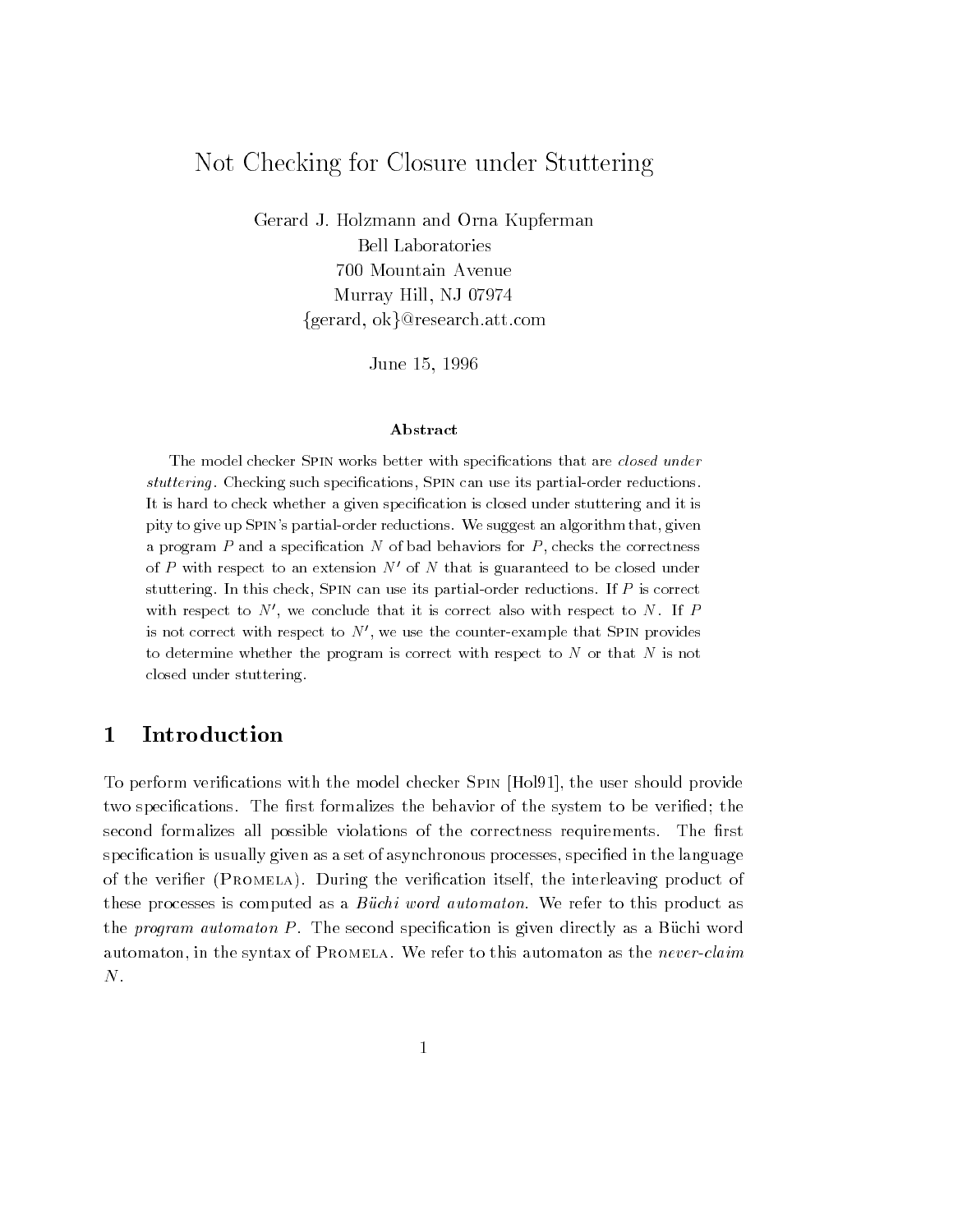Verication is now reduced to checking the emptiness of the intersection of the automata P and N [VW86]. If the intersection is empty, it is guaranteed that no computation of the system violates the correctness requirement. If the intersection is not empty, SPIN generates an infinite word in the intersection, and presents it as a counter-example to the correctness requirement.

The intersection of P and N is computed on-the-fly, using a depth-first search algorithm. When a standard exhaustive depth-first search algorithm is used, it is irrelevant whether or not the language of  $N$  has special properties. For instance, it does not matter whether or not this language is *closed under stuttering*. There are, however, also optimized depth-first search algorithms that do make use of special properties that N might have. In particular, this is true for the *partial-order* reductions used in SPIN version 2. These reductions are guaranteed to preserve safety and liveness properties for an automaton N whose language is closed under stuttering [HP94].

Given a never-claim automaton  $N$ , a naive algorithm would test  $N$  for closure under stuttering and, according to the result, decide whether or not partial-order reductions can be applied. Testing N for closure under stuttering, however, is hard. Indeed, the problem of testing Buchi automata for closure under stuttering is PSPACE-complete [PWW96]. Ideally, we would like to use a method that avoids the test, but can still apply the partial order reduction algorithm in as many cases as possible. This paper presents such a method.

#### 2 Preliminaries

Given an alphabet  $\Sigma$ , a *block over*  $\Sigma$  is a word in  $\Sigma^*$  all of whose letters are the same. We can view a word  $w \in \Sigma^{\omega}$  as an infinite sequence of blocks and represent it as a function  $w : \mathbb{N}^+ \to \Sigma \times \mathbb{N}^+$ , such that the *i*'th block of a word w with  $w(i) = \langle \sigma, n \rangle$  is  $\sigma^n$ . So, for example, the word  $101100111000...$  is represented by  $w(i) = \langle i \text{ mod } 2, i \text{ div } 2 \rangle$ . We use  $w_{\sigma}$  and  $w_n$  to denote w projected on its  $\varSigma$  and IN+ elements, respectively; thus  $w(i) = \langle w_{\sigma}(i), w_{n}(i) \rangle$ . Note that we do not require that successive blocks are of different letters. A *normal form* for the word w is a function  $w:\mathbb{N}^+\to\Sigma\times\mathbb{N}^+$  where for every  $i \in \mathbb{N}^+$  we have

$$
w_{\sigma}(i) = w_{\sigma}(i+1) \rightarrow
$$
 for all  $j \geq i$  we have  $w_{\sigma}(j) = w_{\sigma}(i)$  and  $w_n(j) = 1$ .

That is, in a normal form, successive blocks are of different letters, except for the case where  $w$  has a sumx  $\sigma^*$ . Then, the sumx is presented by infinitely many blocks of length 1. In the sequel, we assume that words are presented in this normal form.

We define an equivalent relation  $S \subseteq \Sigma^{\omega} \times \Sigma^{\omega}$  as follows. For two words w and w', we have  $S(w, w')$  iff  $w_{\sigma} \equiv w'_{\sigma}$ . Thus, two words are related by S if they agree on the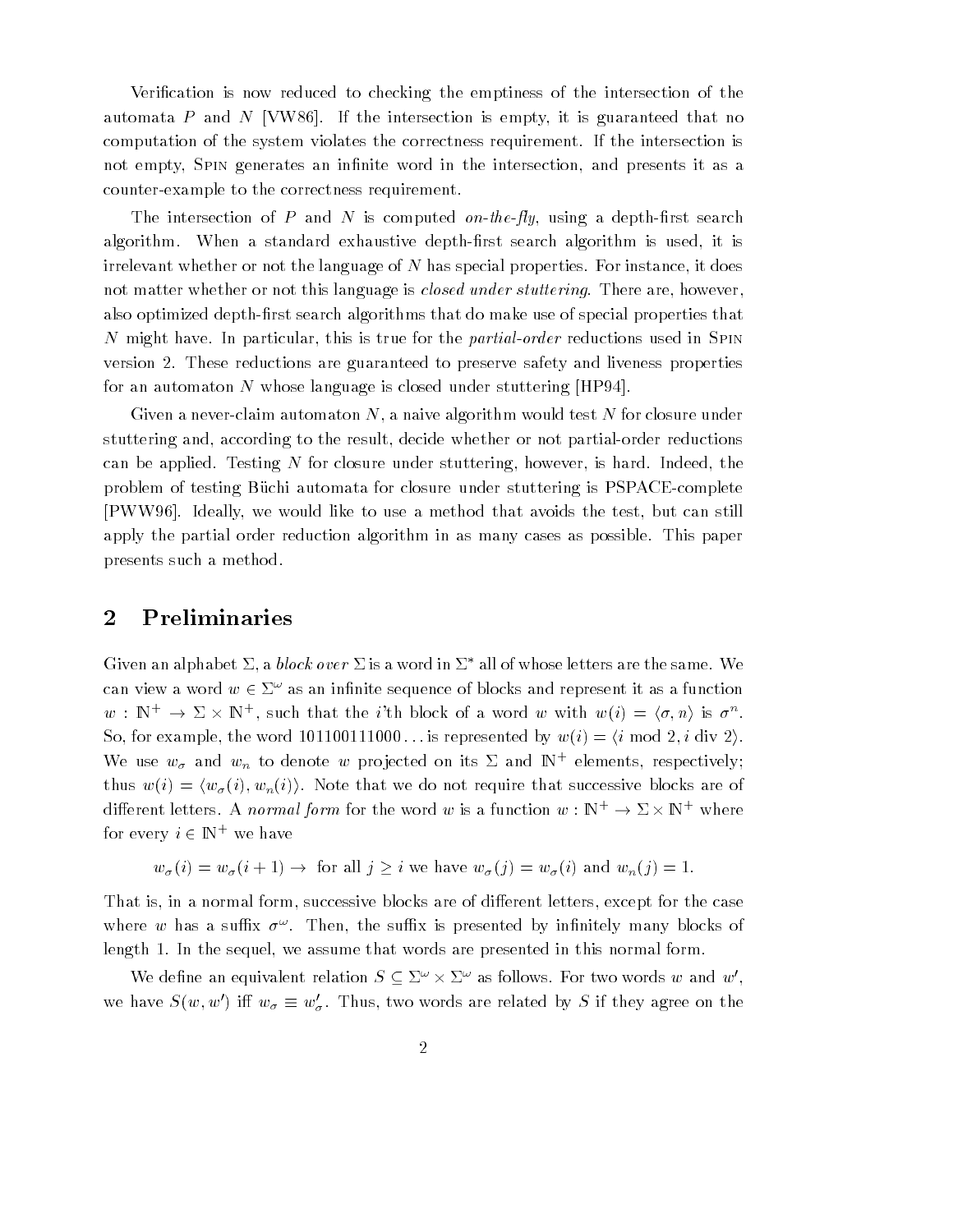labels of their blocks and may only disagree on the lengths of their blocks. If  $S(w, w')$ , we say that  $w$  *stutters w*. We write  $|w|$  to denote the set of all words  $w$  for which rabels of their blocks and may on<br>we say that w' stutters w. We v<br> $S(w, w')$ . A language  $\mathcal{L} \subset \Sigma^{\omega}$  is is closed under stuttering iff for every word  $w \in \Sigma^{\omega}$ , we we say that w *statters* w. We write [w] to denote the set of an words w for which  $S(w, w')$ . A language  $\mathcal{L} \subseteq \Sigma^{\omega}$  is *closed under stuttering* iff for every word  $w \in \Sigma^{\omega}$ , we have that  $w \in \mathcal{L}$  iff  $[w] \subseteq \mathcal{L}$ either *shrinking* or *stretching* each of its blocks.

For technical convenience we present our algorithm in terms of Buchi transition systems, rather than Buchi word automata. One can translate transition systems to word automata by moving labels from states to transitions. Similarly, by moving labels from transitions to states, one can translate word automata to transition systems.

A Büchi transition system  $A = \langle \Sigma, W, R, W_0, L, F \rangle$  consists of an alphabet  $\Sigma$ , a set W of states, a total transition relation  $R \subseteq W \times W$  (i.e., for every  $w \in W$  there exists  $w' \in W$  such that  $R(w, w')$ , a set  $W_0$  of initial states, a labeling function  $L: W \to \Sigma$ , and an acceptance condition  $F \subseteq W$ . A computation of A is a sequence  $\pi =$  $w_0, w_1, w_2,...$  of states such that for every  $i \geq 0$  we have  $R(w_i, w_{i+1})$ . For a computation  $\pi = w_0, w_1, w_2, \ldots$ , let  $Inf(\pi)$  denote the set of states that  $\pi$  visits infinitely often. That is,

 $Inf(\pi) = \{w \in W : \text{ for infinitely many } i \geq 0, \text{ we have } w_i = w\}.$ 

We say that a computation is *accepting* iff  $Inf(\pi) \cap F \neq \emptyset$ .

For a system A, we use  $\mathcal{L}(A)$  to denote the set of all words  $\sigma_0 \cdot \sigma_1 \cdots \in \Sigma^\omega$  for which there exists an accepting computation  $w_0, w_1, \ldots$  with  $w_0 \in W_0$  and with  $L(w_i) = \sigma_i$ for all  $i > 0$ . Thus, each transition system defines a subset of  $\Sigma^{\omega}$ . We sometimes say there exists an accepting computation  $w_0, w_1, ...$  with  $w_0 \in W_0$  and with  $L(w_i) = o_i$ <br>for all  $i \ge 0$ . Thus, each transition system defines a subset of  $\Sigma^{\omega}$ . We sometimes say<br>that A accepts w, meaning that  $w \in \mathcal{L}(A)$ iff  $\mathcal{L}(A) = \emptyset$ ; i.e., A has no accepting computation. We say that a transition system A is closed under stuttering iff  $\mathcal{L}(A)$  is closed under stuttering.

## 3 Closing a Büchi Transition System under Stuttering

Given a Büchi transition system  $A$ , we construct a Büchi transition system  $A'$  such that  $w' \in \mathcal{L}(A')$  iff there exists  $w \in [w'] \cap \mathcal{L}(A)$ . That is, every word accepted by A is also accepted by  $A'$ . In addition,  $A'$  also accepts all the words that stutter some word accepted by A. We call  $A'$  the *closure of A under stuttering*. The system  $A'$ should be more flexible than  $A$  in two senses. First, when  $A$  moves to a certain state,  $A'$  may prefer to stay in the current state, reflecting its tolerance towards "stretched" blocks. Second, when A proceeds to a certain state,  $A'$  may prefer jump to states that A reaches in several steps, reflecting its tolerance towards "shrunken" blocks. To preserve the acceptance condition we should further make sure that  $A'$  does not miss or add infinitely many visits to states in  $F$ .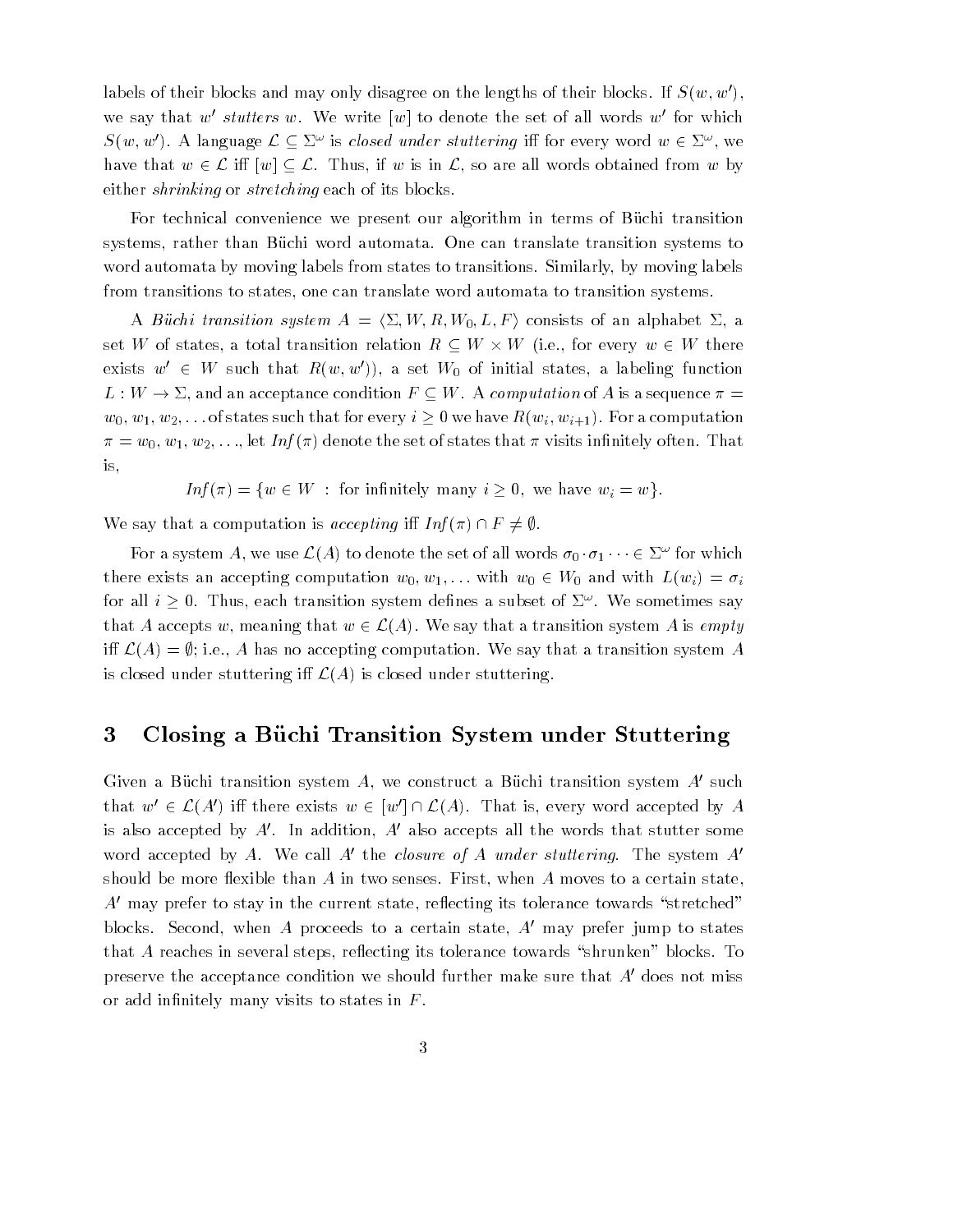Let  $A = \langle \Sigma, W, R, W_0, L, F \rangle$ . Before defining A', we need to define the *closure* of R and its F-closure.

- For two states w and w', we have that  $cl(R)(w, w')$  holds iff there exists  $n > 1$ and  $w_1, w_2, \ldots, w_n$  such that  $w_1 = w, w_n = w'$ , and for all  $1 \le i \le n - 1$  we have  $R(w_i, w_{i+1})$  and  $L(w_i) = L(w_1)$ .
- For two states w and w', we have that  $cl_F(R)(w, w')$  holds iff there exists  $n \geq 1$ ,  $1 \leq j \leq n$ , and  $w_1, w_2, \ldots, w_n$  such that  $w_1 = w, w_j \in F$ ,  $w_n = w'$ , and for all  $1 \le i \le n - 1$  we have  $R(w_i, w_{i+1})$  and  $L(w_i) = L(w_1)$ .

Intuitively,  $cl(R)$  relates two states w and w' iff there exists a path from w to w' all of whose states are labeled as w. The relation  $cl_F(R)$  is the same, only that at least one accepting state is visited in the path from  $w$  to  $w'$ . epting state is visited in the path from w to w'.<br>Given A, let  $A' = \langle \Sigma, W \times \{0,1\}, R', W_0 \times \{0\}, L', W \times \{1\} \rangle$ , where for every  $w \in$ 

W we have that  $L'(\langle w, 0 \rangle) = L'(\langle w, 1 \rangle) = L(w)$  and  $R'(\langle w, c \rangle, \langle w', c' \rangle)$  holds iff one of the following holds.

- 1.  $w = w$  and  $c = c = 0$ .
- $2.$   $Cl(R)/W, W$  and  $C = 0$ .
- $\sigma$ .  $\alpha_F(n)(w, w)$  and  $c = 1$ .

That is, the system  $A'$  handles tolerance towards stretched blocks by self loops, and it handles tolerance towards shrunken blocks by proceeding according to the closure. The distinction between  $cl(R)$  and  $cl_F(R)$  as well as the duplication of the states, serves two goals. First,  $A'$  can loop only in states that are not accepting. Otherwise, it might nave accepted also words with sumxes  $\sigma^+$  that stutter no word accepted by  $A$ . Second, when  $A'$  reads a block of length 1 whose corresponding block in a word accepted by  $A$ visits  $F$ , it can visit an accepting state and "keep tracking" A in its next block.

**Theorem 3.1** For every Büchi transition system A and its closure under stuttering  $A'$ , the following hold.

- (1)  $\mathcal{L}(A) \subset \mathcal{L}(A')$ .
- (2)  $A'$  is closed under stuttering.
- (3) A is closed under stuttering iff  $\mathcal{L}(A) = \mathcal{L}(A')$ .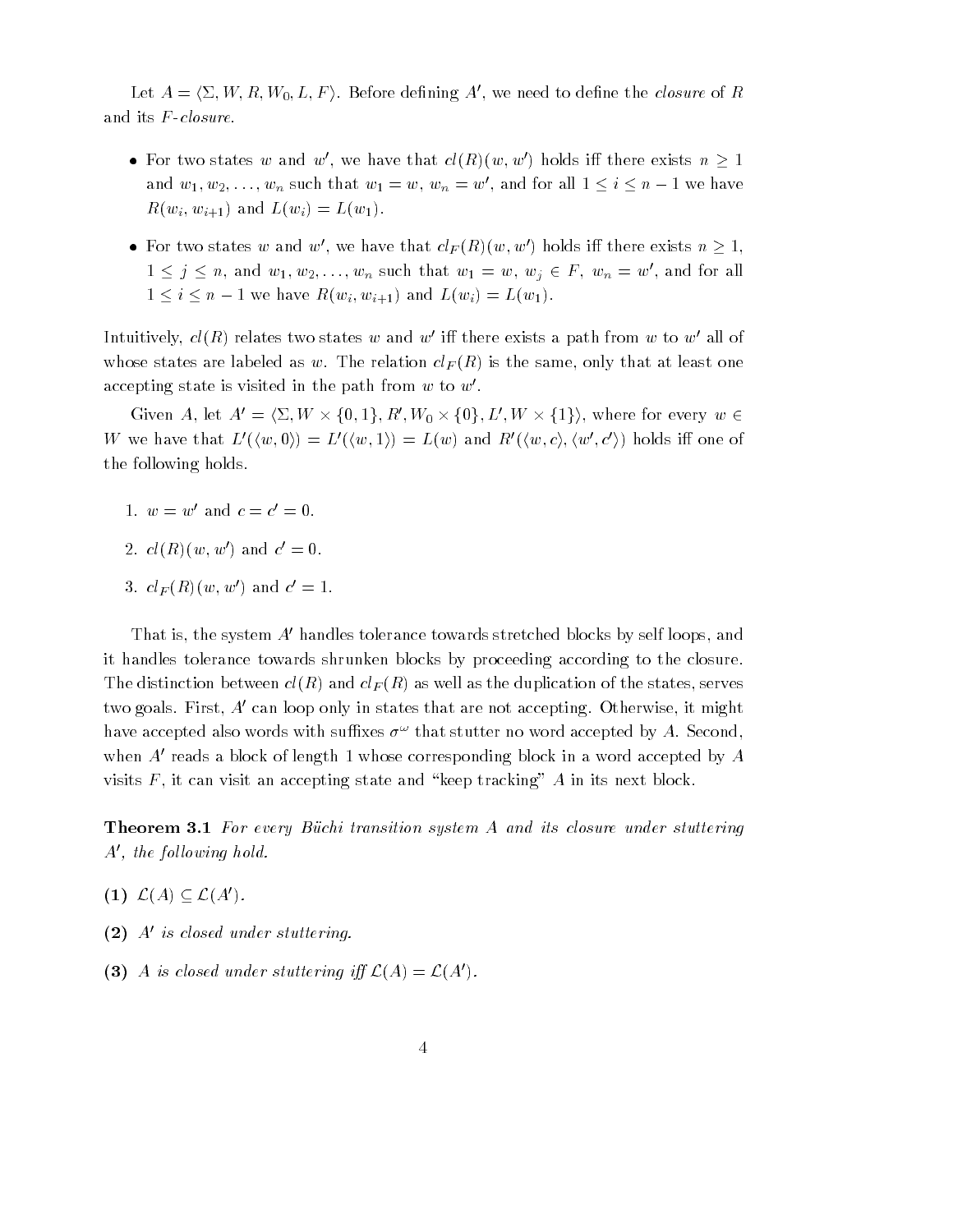Note that the number of reachable states of  $A'$  is at most twice that of  $A$ . Recall that Spin gets its input as a word automaton (rather than a transition system). In this case, the construction of  $N'$  is slightly more complicated. We may have to add up to  $|W| \times |\Sigma|$  new states (one state for each transition in N). The following section shows how, in cases where the size of  $N'$  remains close to that of N, SPIN can use  $N'$ (with partial-order reduction), in order to check  $N$ , without first checking  $N$  for closure under stuttering.

## 4 The Algorithm

Given P and N, let N' be the closure of N under stuttering. Our algorithm is summarized in the figure below.



Instead of using  $N$ , SPIN uses  $N'$  and computes its intersection with  $P$ . Since the automaton N<sup>0</sup> is known to be closed under stuttering, this can be done using partialinstead of using  $N$ , SPIN uses  $N$  and computes its intersection with  $\Gamma$ . Since the<br>automaton  $N'$  is known to be closed under stuttering, this can be done using partial-<br>order reductions. If the intersection is empty that the intersection of  $N$  and  $P$  is empty as well. Hence,  $P$  is proven to be correct with respect to N.

If the intersection of N' and P is not empty, SPIN generates a counter-example x accepted by both  $N'$  and P. Spin now checks whether x is accepted by N. Since x is a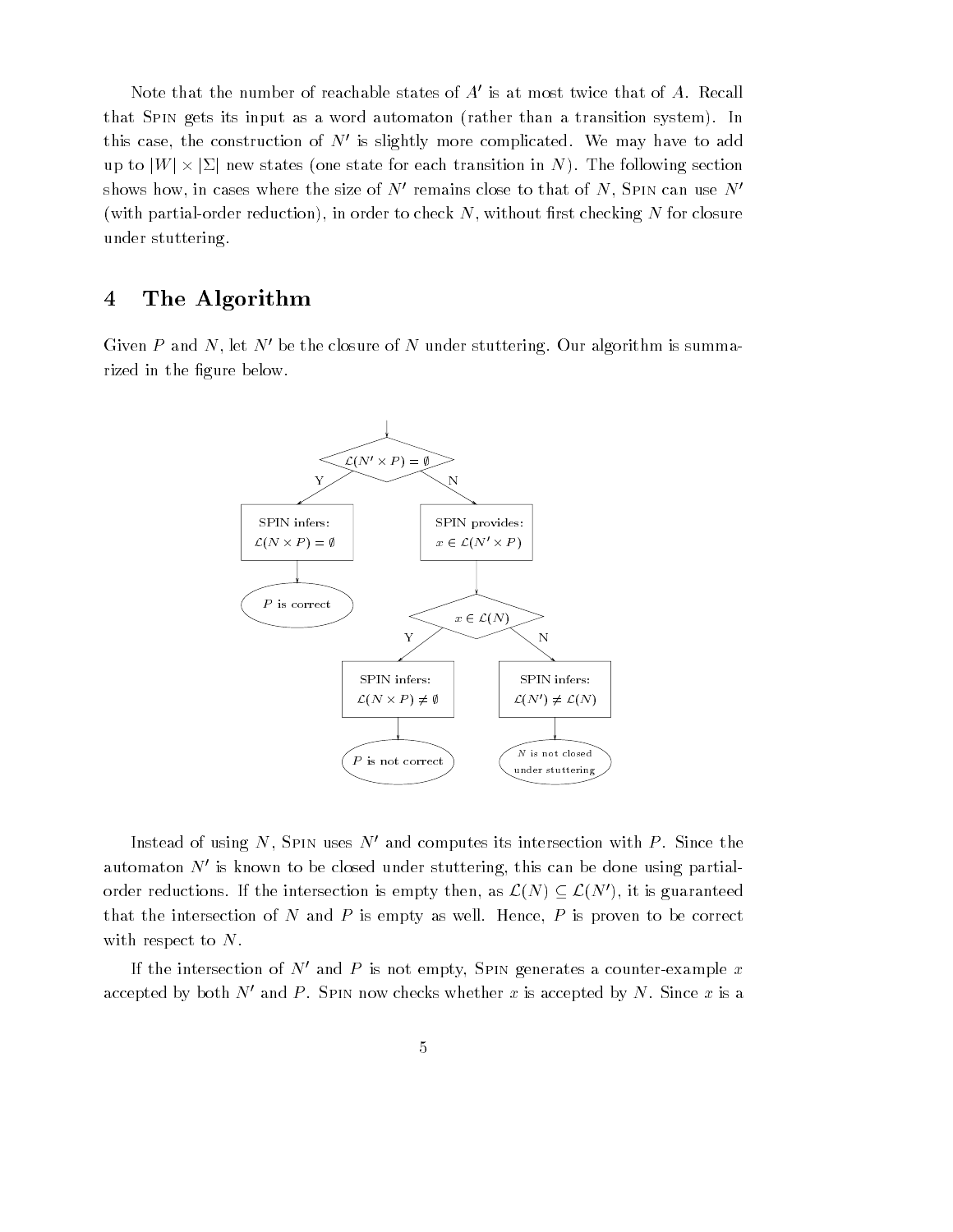single word, this can be done easily by projecting the computations of N on x. If x is accepted by N then, as it is also accepted by  $P$ , we found a violation of the correctness. and P is proven to be incorrect with respect to N. If x is not accepted by N then, as it is accepted by  $N'$ , we proved that N is not closed under stuttering. The user can then choose to repeat the verification with a revised claim, that is closed under stuttering, or to check the original N without partial-order reduction.

Note that in some cases, the proof of  $P$  with respect to  $N$  can proceed successfully using  $N'$  and the optimized partial-order reduction algorithm, even when the original N is not closed under stuttering. To check merely the closure of N under stuttering, our algorithm would be neither efficient nor helpful. First,  $P$  is usually much bigger than  $N$ . Second, when  $P$  is proved to be either correct or incorrect, no information on being N closed under stuttering is obtained. The question we want to answer, however, is not whether  $N$  is closed under stuttering, but whether  $P$  is correct with respect to N, and we want to do so as efficiently as possible.

#### 5 An Example

The figure below shows a Büchi transition system  $N$  and its closure  $N'$  under stuttering. On the right are three sample programs  $P_1, P_2,$  and  $P_3.$ 



We demonstrate the execution of our algorithm with respect to these programs. The intersection with N' is empty for program  $P_1$ , proving  $P_1$ 's correctness with respect to N without further checks. For the other two programs, the intersection with  $N'$  is not empty. Our algorithm now checks the membership of a counter-example (which in this case equals the original program) in N. For  $P_2$ , membership in N holds, proving that N is not closed under stuttering. For  $P_3$ , membership does not hold, proving that P is not correct with respect to N. In the case of both  $P_1$  and  $P_3$  we can establish the program's (in)correctness, using  $N'$  with partial-order reduction, despite the fact that N itself is not closed under stuttering. In the case of  $P_2$ , we obtain an answer about the closure of  $N$  under stuttering.